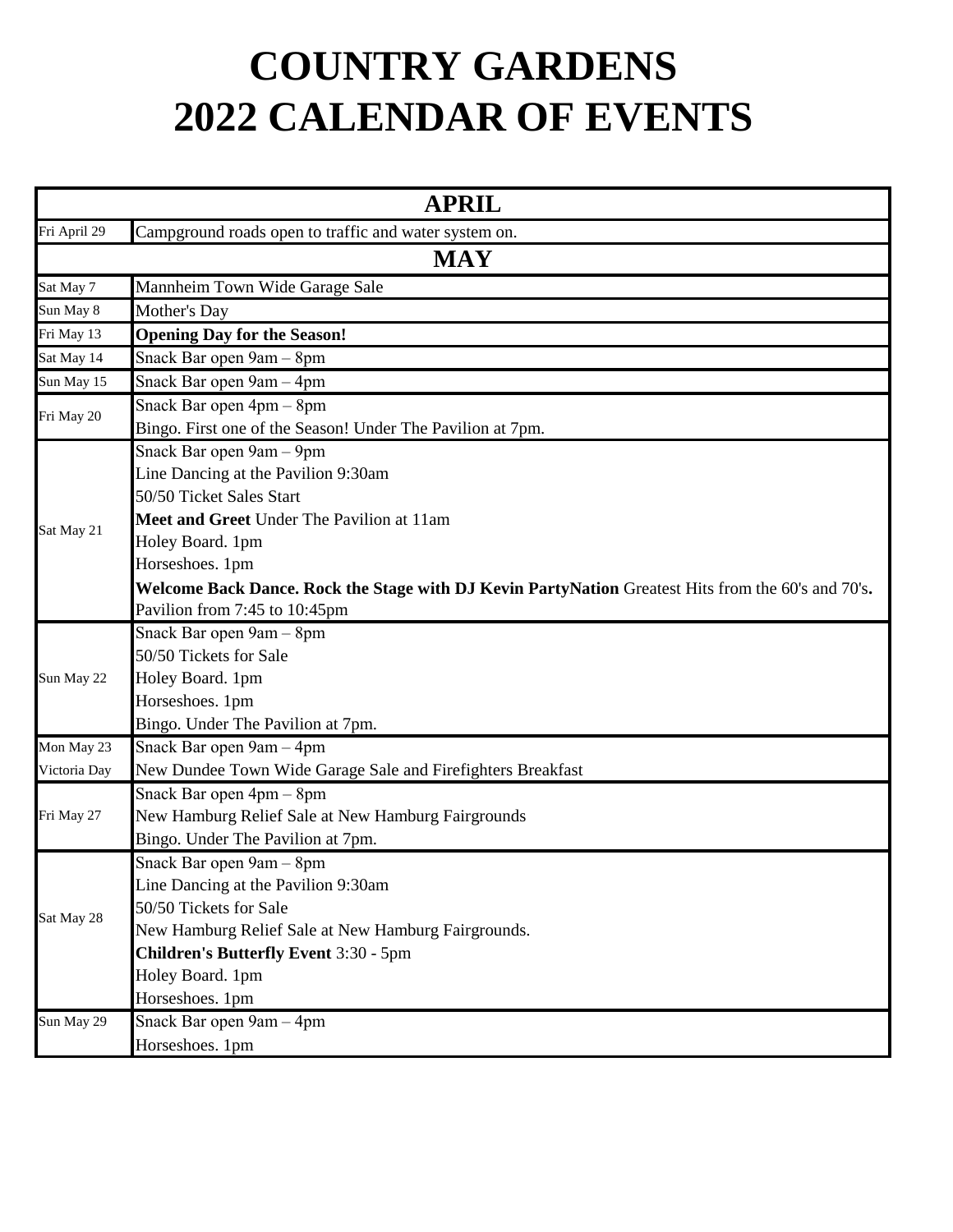|                             | <b>JUNE</b>                                                                                                                                                                                                                        |
|-----------------------------|------------------------------------------------------------------------------------------------------------------------------------------------------------------------------------------------------------------------------------|
|                             | Please note: Normal Pool Hours are 10am till dusk or as posted. The Pool is reserved for Adult Swim 4-5pm Daily. The<br>Pool is also reserved for Aqua Fit 9:30 -10:30am Monday through Friday during July & August (All Welcome). |
| Fri June 3                  | Pool open for the season                                                                                                                                                                                                           |
|                             | Snack Bar open 4pm - 8pm                                                                                                                                                                                                           |
|                             | Bingo. Under The Pavilion at 7pm.                                                                                                                                                                                                  |
|                             | Snack Bar open 9am - 8pm                                                                                                                                                                                                           |
|                             | Line Dancing at the Pavilion 9:30am                                                                                                                                                                                                |
| Sat June 4                  | 50/50 Tickets for Sale                                                                                                                                                                                                             |
|                             | Create A Bird Feeder Event 3:30 to 5pm                                                                                                                                                                                             |
|                             | Holey Board. 1pm                                                                                                                                                                                                                   |
|                             | Horseshoes. 1pm                                                                                                                                                                                                                    |
| Sun June 5                  | Snack Bar open 9am - 4pm                                                                                                                                                                                                           |
|                             | Horseshoes. 1pm                                                                                                                                                                                                                    |
| Fri June 10                 | Snack Bar open 4pm - 8pm                                                                                                                                                                                                           |
|                             | Bingo. Under The Pavilion at 7pm.                                                                                                                                                                                                  |
|                             | Snack Bar open 9am - 9pm                                                                                                                                                                                                           |
|                             | 50/50 Tickets for Sale                                                                                                                                                                                                             |
|                             | Line Dancing at the Pavilion 9:30am                                                                                                                                                                                                |
| Sat June 11                 | Holey Board. 1pm                                                                                                                                                                                                                   |
|                             | Horseshoes. 1pm                                                                                                                                                                                                                    |
|                             | Children's Wind Chimes 3:30 to 5pm                                                                                                                                                                                                 |
|                             | Dance the Night Away with The Boulevard Riff Raft Dance at 8pm to 10:45pm                                                                                                                                                          |
| Sun June 12                 | Snack Bar open 9am - 4pm                                                                                                                                                                                                           |
|                             | Horseshoes. 1pm                                                                                                                                                                                                                    |
| Fri June 17                 | Snack Bar open 4pm - 8pm                                                                                                                                                                                                           |
|                             | Bingo. Under The Pavilion at 7pm.                                                                                                                                                                                                  |
|                             | Snack Bar open 9am - 8pm                                                                                                                                                                                                           |
|                             | 50/50 Tickets for Sale                                                                                                                                                                                                             |
|                             | Line Dancing at the Pavilion 9:30am                                                                                                                                                                                                |
| Sat June 18                 | Funnel Cakes Fundraiser for Center of Hope 10am-2pm                                                                                                                                                                                |
|                             | Holey Board. 1pm                                                                                                                                                                                                                   |
|                             | Horseshoes. 1pm                                                                                                                                                                                                                    |
|                             | Campground Wide Garage and Craft Sale on your Site 9am to 12noon                                                                                                                                                                   |
| Sun June 19<br>Father's Day | Snack Bar open 9am - 4pm                                                                                                                                                                                                           |
|                             | Horseshoes. 1pm                                                                                                                                                                                                                    |
| Fri June 24                 | Snack Bar open 4pm - 8pm                                                                                                                                                                                                           |
|                             | Bingo. Under The Pavilion at 7pm.                                                                                                                                                                                                  |
|                             | Snack Bar open 9am - 9pm                                                                                                                                                                                                           |
|                             | Line Dancing at the Pavilion 9:30am                                                                                                                                                                                                |
| Sat June 25                 | 50/50 Tickets for Sale                                                                                                                                                                                                             |
|                             | Horseshoes. 1pm                                                                                                                                                                                                                    |
|                             | Kids Bingo Under the Pavilion                                                                                                                                                                                                      |
|                             | Don't be shy, let your voice win! Karaoke by Gemstone Entertainment 8pm to 10:45pm                                                                                                                                                 |
| Sun June 26                 | Snack Bar open 9am - 4pm                                                                                                                                                                                                           |
|                             | Horseshoes. 1pm                                                                                                                                                                                                                    |
| Mon June 27 -               | Snack Bar open daily 9am-8pm                                                                                                                                                                                                       |
| Thurs June 30               |                                                                                                                                                                                                                                    |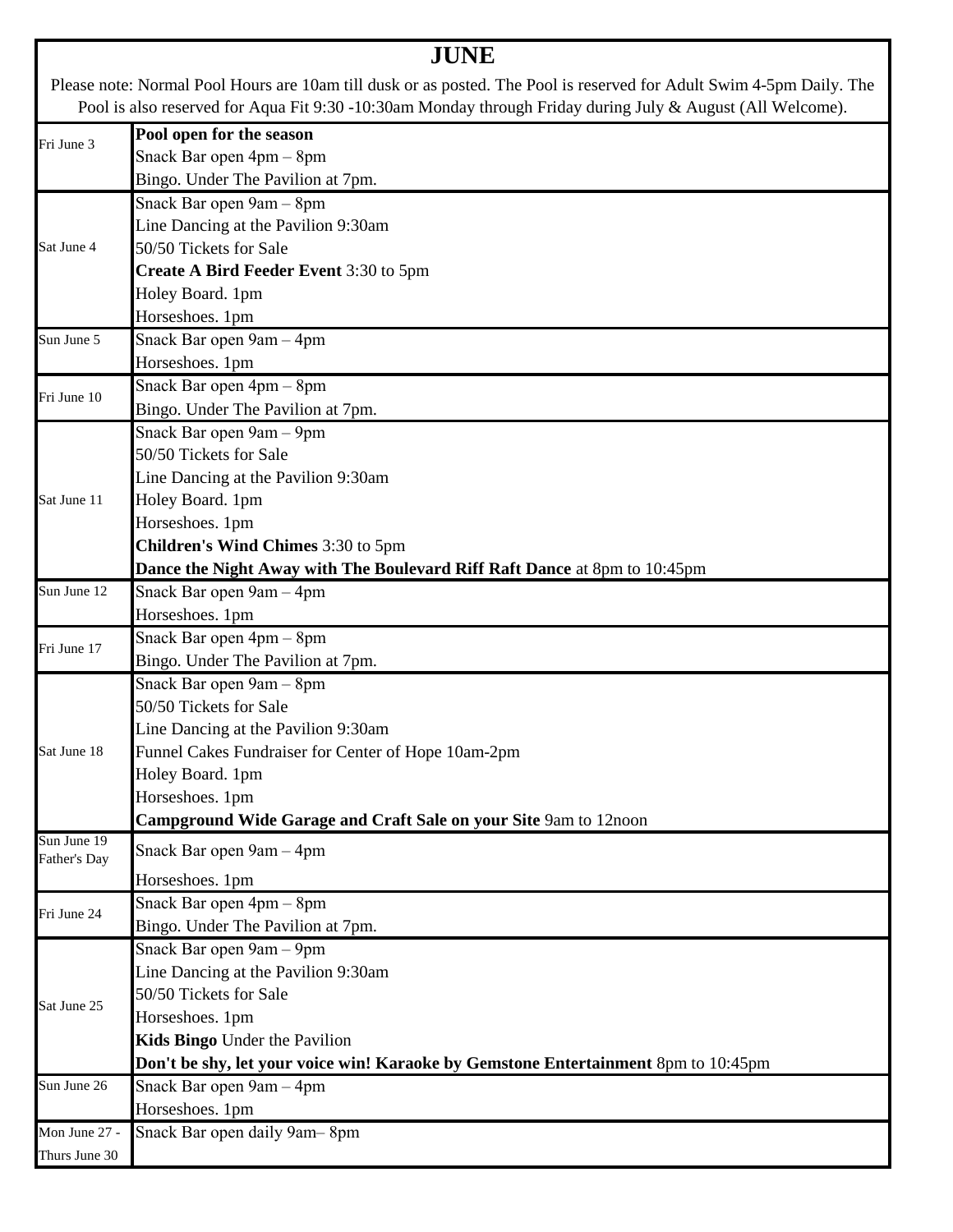|                 | <b>JULY</b>                                                                                         |  |
|-----------------|-----------------------------------------------------------------------------------------------------|--|
|                 | Fish and Chips Special served 5 – 8pm First Fish and Chips of the Season!<br>Snack Bar open 9am-9pm |  |
| Friday July 1   | Bingo. Under The Pavilion at 7pm.                                                                   |  |
|                 | Snack Bar open 9am until the Start of Fireworks                                                     |  |
|                 | Line Dancing at the Pavilion 9:30am                                                                 |  |
|                 | Trailer Decorating Contest Judged at 3pm.                                                           |  |
|                 | Canada Day Parade. Decorate Your Golf Cart. Meet at the Pavilion at 1pm.                            |  |
|                 | Children's activities with the Firefighters beside the swimming pond                                |  |
| Sat July 2      | Holeyboard. 1pm                                                                                     |  |
|                 | Horseshoes. 1pm                                                                                     |  |
|                 | Last day for CG Golf Tournament Registration and Payment (Contact Tim Site 736 #519-503-9070)       |  |
|                 | <b>Fireworks Tonight! Dusk</b>                                                                      |  |
| Sun July 3      | Snack Bar open 9am -8pm                                                                             |  |
|                 | Horseshoes. 1pm                                                                                     |  |
| Mon July $4-$   | Snack Bar open daily 9am-8pm                                                                        |  |
| Thur July 7     | Aqua Fit at the pool, Monday through Friday 9:30 - 10:30am                                          |  |
|                 | Kids Club program every Thurs 1-3pm                                                                 |  |
|                 | Snack Bar open $9am - 9pm$ Fish and Chips Special served $5 - 8pm$                                  |  |
| Fri July 8      | Aqua Fit at the pool $9:30 - 10:30$ am                                                              |  |
|                 | Bingo. Under The Pavilion at 7pm.                                                                   |  |
|                 | Snack Bar open 9am - 9pm                                                                            |  |
|                 | Line Dancing at the Pavilion 9:30am                                                                 |  |
|                 | 50/50 Tickets for Sale                                                                              |  |
| Sat July 9      | Holey Board. 1pm                                                                                    |  |
|                 | Horseshoes. 1pm                                                                                     |  |
|                 | Country Western Dance with Brett Baker. Pavilion from 8 to 10:45pm.                                 |  |
| Sun July 10     | Snack Bar open 9am - 7pm                                                                            |  |
|                 | Horseshoes. 1pm                                                                                     |  |
| Mon July $11 -$ | Snack Bar open daily 9am-8pm                                                                        |  |
| Thur July 14    | Aqua Fit at the pool, Monday through Friday 9:30 - 10:30am                                          |  |
|                 | Kids Club program every Thurs 1-3pm                                                                 |  |
|                 | Snack Bar open $9am - 9pm$ Fish and Chips Special served $5 - 8pm$                                  |  |
| Fri July 15     | Aqua Fit at the pool $9:30 - 10:30$ am, all welcome                                                 |  |
|                 | Bingo. Under The Pavilion at 7pm.                                                                   |  |
|                 | Snack Bar open 9am - 9pm                                                                            |  |
|                 | 50/50 Tickets for Sale                                                                              |  |
|                 | Line Dancing at the Pavilion 9:30am                                                                 |  |
| Sat July 16     | CG Annual Golf Tournament Registration: 9:00-9:30am Shot Gun Start: 10:00am                         |  |
|                 | Duck Race today! 11am registration outside Snack Bar, Race at 1pm.                                  |  |
|                 | Holey Board. 1pm                                                                                    |  |
|                 | Horseshoes. 1pm                                                                                     |  |
|                 | Movie Night 8pm                                                                                     |  |
| Sun July 17     | Snack Bar open 9am - 7pm                                                                            |  |
|                 | Horseshoes. 1pm                                                                                     |  |
| Mon July 18-    | Snack Bar open daily 9am-8pm                                                                        |  |
| Thur July 21    | Aqua Fit at the pool, Monday through Friday 9:30 - 10:30am                                          |  |
|                 | Kids Club program every Thurs 1-3pm                                                                 |  |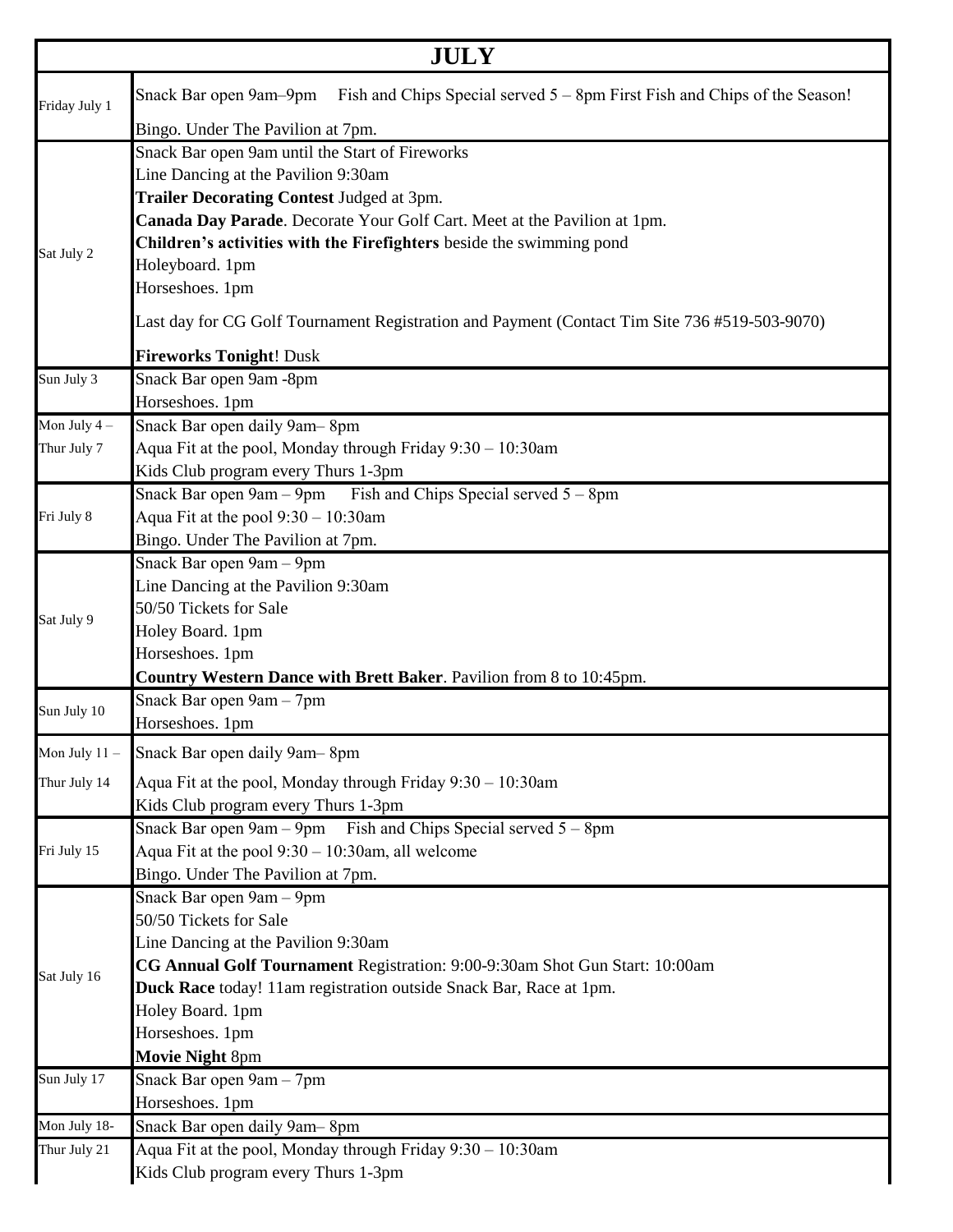|                 | Snack Bar open $9am - 9pm$ Fish and Chips Special served $5 - 8pm$ |
|-----------------|--------------------------------------------------------------------|
| Fri July 22     | Aqua Fit at the pool $9:30 - 10:30$ am                             |
|                 | Bingo. Under The Pavilion at 7pm.                                  |
|                 | Snack Bar open 9am - 9pm                                           |
|                 | 50/50 Tickets for Sale                                             |
| Sat July 23     | Line Dancing at the Pavilion 9:30am                                |
|                 | Holey Board. 1pm                                                   |
|                 | Horseshoes. 1pm                                                    |
|                 | <b>Scavenger Hunt 1-3pm</b>                                        |
|                 | <b>Steel Drum Band 4-6pm</b>                                       |
| Sun July 24     | Snack Bar open 9am - 7pm                                           |
|                 | Board Games for Sale from Edge-u-kids                              |
|                 | Horseshoes. 1pm                                                    |
| Mon July $25 -$ | Snack Bar open daily 9am-8pm                                       |
| Thur July 28    | Aqua Fit at the pool, Monday through Friday 9:30 – 10:30am         |
|                 | Kids Club program every Thurs 1-3pm                                |
|                 | Snack Bar open $9am - 9pm$ Fish and Chips Special served $5 - 8pm$ |
| Fri July 29     | Aqua Fit at the pool $9:30 - 10:30$ am, all welcome                |
|                 | Bingo. Under The Pavilion at 7pm.                                  |
|                 | Snack Bar open 9am-9pm                                             |
|                 | 50/50 Tickets for Sale                                             |
| Sat July 30     | Line Dancing at the Pavilion 9:30am                                |
|                 | Holey Board. 1pm                                                   |
|                 | Horseshoes. 1pm                                                    |
|                 | <b>Cardboard Boat Race 2pm</b>                                     |
| Sun July 31     | Snack Bar open 9am-8pm                                             |
|                 | Holey Board. 1pm                                                   |
|                 | Horseshoes. 1pm                                                    |

## **AUGUST**

| Mon Aug 1 -   | <b>Civic Day on Monday</b>                                         |
|---------------|--------------------------------------------------------------------|
| Thurs Aug 4   | Snack Bar open daily 9am-8pm                                       |
|               | Aqua Fit at the pool, Monday through Friday 9:30 – 10:30am         |
|               | Kids Club program every Thurs 1-3pm                                |
|               | Snack Bar open $9am - 9pm$ Fish and Chips Special served $5 - 8pm$ |
| Fri Aug 5     | Aqua Fit at the pool $9:30 - 10:30$ am, all welcome                |
|               | Bingo. Under The Pavilion at 7pm.                                  |
|               | Snack Bar open 9am - 9pm                                           |
|               | 50/50 Tickets for Sale                                             |
| Sat Aug 6     | Line Dancing at the Pavilion 9:30am                                |
|               | Holey Board. 1pm                                                   |
|               | Horseshoes. 1pm                                                    |
|               | <b>Elvis Rocks the Park 8pm to 10:45</b>                           |
| Sun Aug 7     | Snack Bar open 9am - 7pm                                           |
|               | Horseshoes. 1pm                                                    |
| Mon Aug $8 -$ | Snack Bar open daily 9am-8pm                                       |
| Thurs Aug 11  | Aqua Fit at the pool, Monday through Friday $9:30 - 10:30$ am      |
|               | Kids Club program every Thurs 1-3pm                                |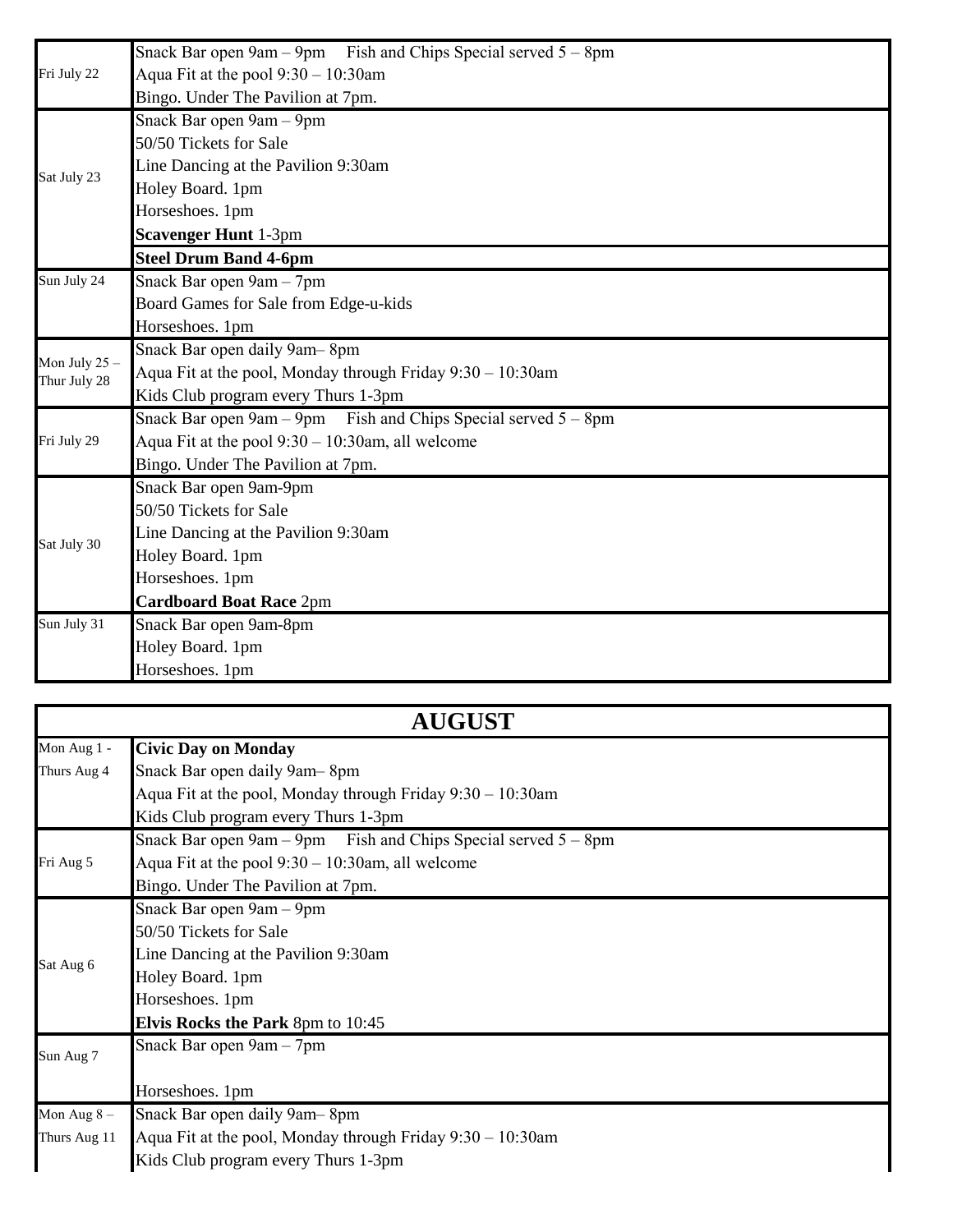|            |                                                     | Snack Bar open $9am - 9pm$ Fish and Chips Special served $5 - 8pm$ |
|------------|-----------------------------------------------------|--------------------------------------------------------------------|
| Fri Aug 12 | Aqua Fit at the pool $9:30 - 10:30$ am, all welcome |                                                                    |
|            | Bingo. Under The Pavilion at 7pm.                   |                                                                    |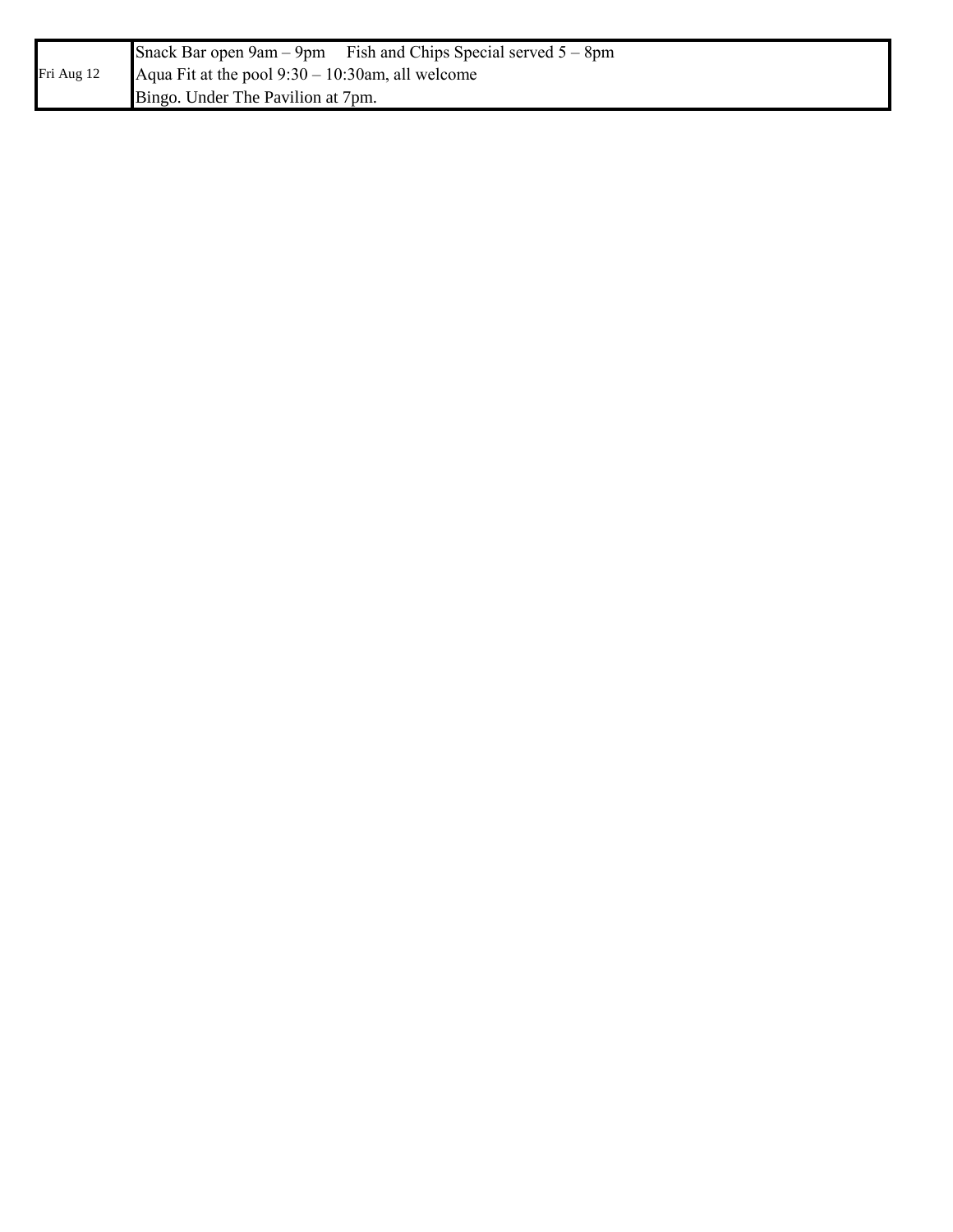|                | Snack Bar open 9am - 9pm                                                                          |
|----------------|---------------------------------------------------------------------------------------------------|
|                | Fishing Derby 9am to 12noon                                                                       |
|                | 50/50 Tickets for Sale                                                                            |
| Sat Aug 13     | Line Dancing at the Pavilion 9:30am                                                               |
|                | Holey Board. 1pm                                                                                  |
|                | Horseshoes. 1pm                                                                                   |
|                | Movie Night with PartyNation 8pm                                                                  |
| Sun Aug 14     | Snack Bar open 9am - 7pm                                                                          |
|                | Horseshoes. 1pm                                                                                   |
| Mon Aug $15 -$ | Snack Bar open daily 9am-8pm                                                                      |
| Thur Aug 18    | Aqua Fit at the pool, Mon through Friday 9:30 - 10:30am                                           |
|                | Kids Club program every Thurs 1-3pm                                                               |
|                | Snack Bar open 9am - 9pm                                                                          |
| Fri Aug 19     | Aqua Fit at the pool, $9:30 - 10:30$ am                                                           |
|                | Fish and Chips Special served $5 - 8$ pm                                                          |
|                | Bingo. Under The Pavilion at 7pm.                                                                 |
|                | Snack Bar open 9am - 9pm                                                                          |
|                | Poker Run 9am to 12noon                                                                           |
|                | 50/50 Tickets for Sale                                                                            |
| Sat Aug 20     | Line Dancing at the Pavilion 9:30am                                                               |
|                | MoparFest in New Hamburg                                                                          |
|                | Holey Board. 1pm                                                                                  |
|                | Horseshoes. 1pm                                                                                   |
|                | Dance the night away with The Boulevard Riff Raft Dance at 8pm to 10:45                           |
|                | Snack Bar open 9am - 7pm                                                                          |
| Sun Aug 21     | Horseshoes. 1pm                                                                                   |
|                | MoparFest in New Hamburg                                                                          |
| Mon Aug $22 -$ | Snack Bar open daily 9am-8pm                                                                      |
| Thur Aug 25    | Aqua Fit at the pool, Mon through Friday $9:30 - 10:30$ am                                        |
|                | Kids Club program every Thurs 1-3pm                                                               |
|                | Snack Bar open $9am - 9pm$ Fish and Chips Special served $5 - 8pm$                                |
| Fri Aug 26     | Aqua Fit at the pool, $9:30 - 10:30$ am                                                           |
|                | Bingo. Under The Pavilion at 7pm.                                                                 |
|                | 2023 Seasonal Registration forms available at the Office                                          |
|                | Snack Bar open 9am - 9pm                                                                          |
|                | 50/50 Tickets for Sale                                                                            |
| Sat Aug 27     | Line Dancing at the Pavilion 9:30am                                                               |
|                | Holey Board. 1pm                                                                                  |
|                | Horseshoes. 1pm                                                                                   |
|                | Family Feud 2pm to 6pm. All Ages Welcome.                                                         |
| Sun Aug 28     | Snack Bar open 9am - 7pm                                                                          |
|                | Horseshoes. 1pm                                                                                   |
| Mon Aug 29 -   | Snack Bar open daily 9am-8pm                                                                      |
|                |                                                                                                   |
| Thurs Sept 1   | Aqua Fit at the pool, Mon through Friday $9:30 - 10:30$ am<br>Kids Club program every Thurs 1-3pm |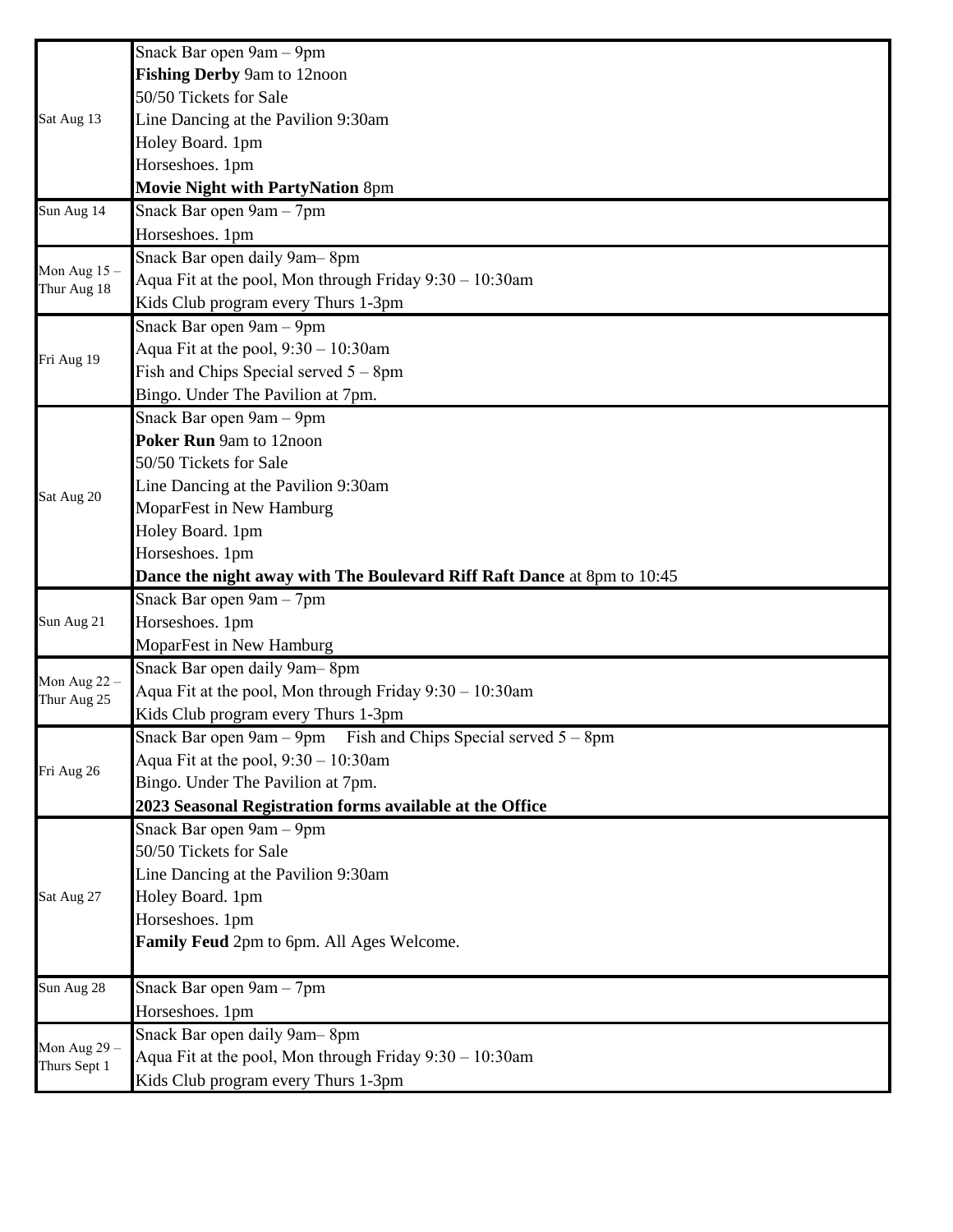## **SEPTEMBER**

|              | Snack Bar open $9am - 9pm$ Fish and Chips served $5 - 8pm$                                  |  |
|--------------|---------------------------------------------------------------------------------------------|--|
| Fri Sept 2   | Aqua Fit at the pool, $9:30 - 10:30$ am                                                     |  |
|              | Bingo. Under The Pavilion at 7pm.                                                           |  |
|              | Snack Bar open 9am - 9pm                                                                    |  |
|              | Horseshoes. 1pm                                                                             |  |
|              | Costume Judging with a mini parade at the pavilion at 1pm.                                  |  |
| Sat Sept 3   | Trick or Treating after Costume Judging until 4pm.                                          |  |
|              | 50/50 Tickets for Sale                                                                      |  |
|              | Halloween Trailer Decoration Contest. Judging at 3pm. Winners announced at the Dance at 9pm |  |
|              | Monster Mash Halloween Dance with DJ Jeff 8pm to 10:45pm                                    |  |
|              | Snack Bar open 9am - 7pm                                                                    |  |
|              | 50/50 Tickets for Sale                                                                      |  |
| Sun Sept 4   | Social Committee End of Season Meeting and Election. Pavilion at 11am.                      |  |
|              | Towards the Site Fee Draw will happen after the meeting.                                    |  |
|              | Horseshoes. 1pm                                                                             |  |
|              | Bingo. Under the Pavilion at 7pm                                                            |  |
| Mon Sept 5   | Snack Bar open 9am - 7pm. Last Day the Snack Bar Is Open!                                   |  |
| Labour Day   | <b>Back To School Bingo</b>                                                                 |  |
| Fri Sept 9th | Bingo. Under The Pavilion at 7pm. Last Bingo of the Season.                                 |  |
|              | Last day for the swimming pool for the season                                               |  |
| Sun Sept 18  | 2023 Seasonal Registration forms due back along with deposits and post dated cheque         |  |

| <b>OCTOBER</b> |                                                                 |
|----------------|-----------------------------------------------------------------|
| Mon Oct 10     | <b>Thanksgiving Day</b>                                         |
| Sun Oct 16     | Last day for the 2022 Seasonal Camping Year! See you next year! |
| Sun Oct 30     | Water system shut down for the season. Weather Permitting.      |

Leaf and yard clean-up info!

During Mid October & November, feel free to rake any leaves to the side of the road. Country Gardens staff will pick up the leaves during the week for composting. If you are using paper yard bags to take leaves or yard waste to the compost pile please shake the bags empty. Please do not deposit any plastic bags or plastic flower pots in the burn pile or compost pile.

Thank you, for all your co-operation during the year!

**Lawful consumption of alcohol, and the smoking or vaping of tobacco, cigarettes, or cannabis, is permitted on the Occupant's Site only and is prohibited in al l common areas of the Park.**